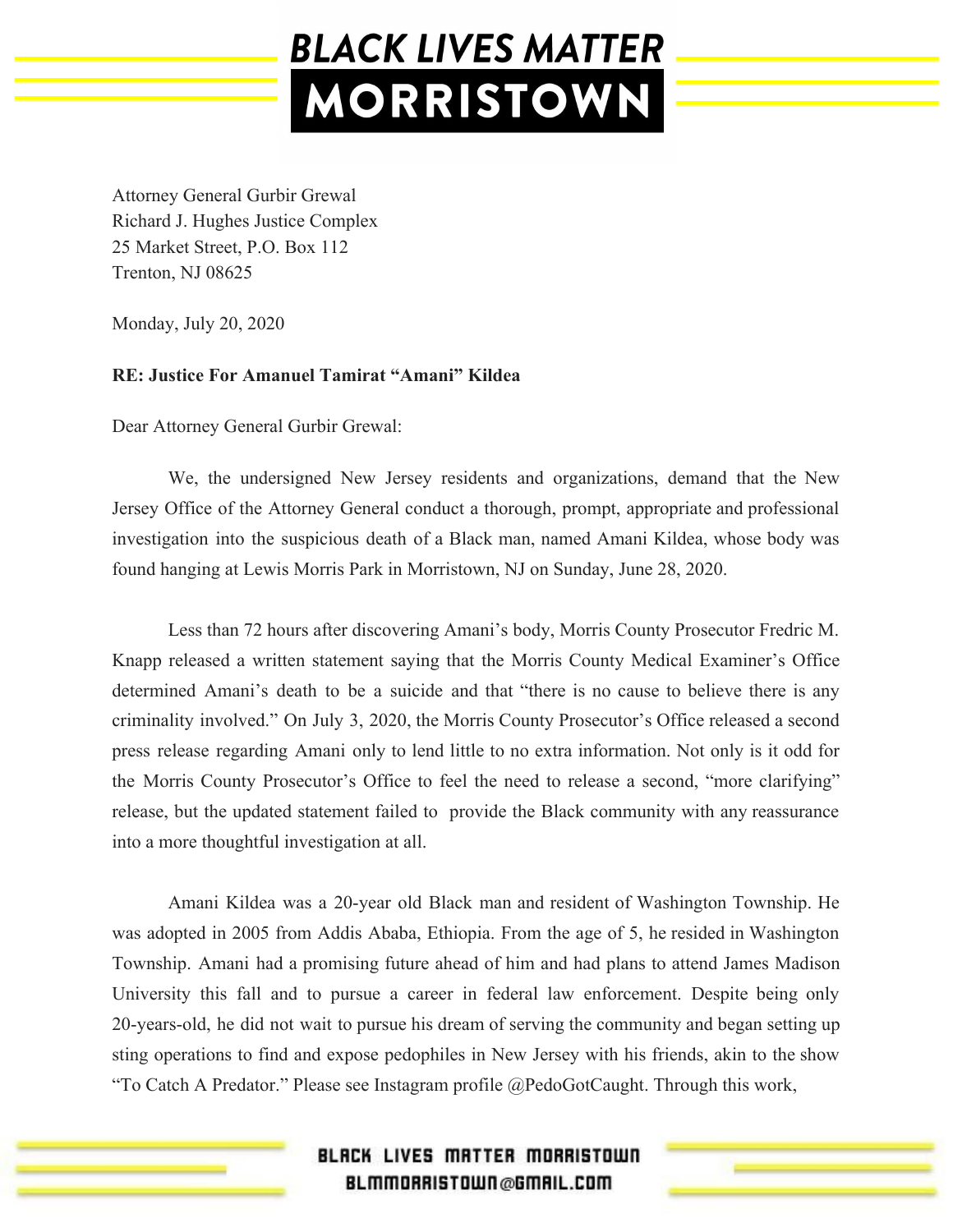Amani and his four friends have exposed at least 30 pedophiles in the North Jersey areas. This work has led to multiple arrests, including that of the Mayor of Netcong's son and an active duty police officer, which may demonstrate significant evidence of individuals with motive to harm Amani. Amani's work in the community to expose sexual predators was brave, but dangerous, leaving him vulnerable to retaliation from those criminals. Despite Prosecutor Knapp's assertion that there is "no cause for criminality involved" in his death by hanging, Amani's work in the community sheds light on a possible motive to kill and silence him. It is believed that the Morris County Prosecutor did not know about the pedophile sting operations at all and, therefore, that all the 30+ suspects that were previously exposed on Instagram and YouTube were not all vetted. Amani had an extensive social history, seemed to be excited about life, ready to take life by the horns and fight crime. Amani's life being cut short just does not make sense.

A change.org petition called "Justice for Amani Kildea" has garnered support from more than 309,000 concerned citizens who are demanding a thorough investigation. Amani's case has received national news coverage and has caused real fear in the community. Morristown, NJ is a close-knit, small town, bedroom community about an hour west of NYC where some families have been living for generations. Additionally, in 2017 the Morristown council unanimously approved a "Fair and Welcoming Community" resolution that celebrates the town's diversity. Morristown residents could never imagine a situation like Amani's happening here whether it be by suicide or by homicide. It has been at least two weeks since Amani's death and we are in the dark and scared.

Despite Prosecutor Knapp's statements, Amani's suspicious death raises public safety concerns as Amani is one of seven Black people found dead by hanging in the United States in the last month alone. As of late, Black men and women have been found lynched all across the United States of America, in public places, and all of these deaths have swiftly been ruled a suicide without corroborating evidence. It is obvious that there is, and continues to be, a rush to judgment without thoroughly investigating all of the facts when it pertains to the death of Black people. The same remains true here as it is not possible for the Morris County Prosecutor's Office or any other public agency to thoroughly or appropriately investigate all of the facts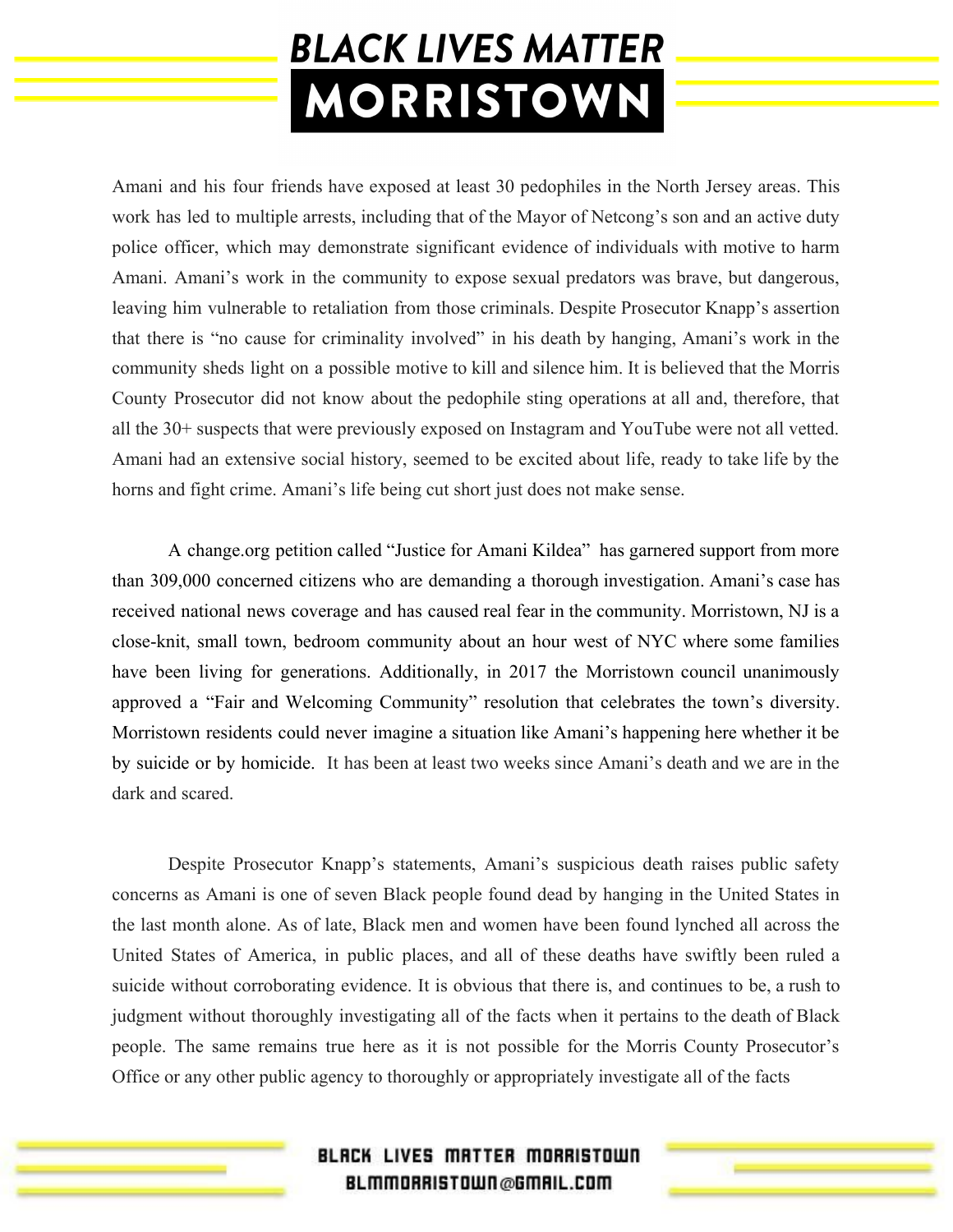(known and unknown) surrounding the death of Amani Kildea within 72 hours of his suspicious hanging.

Amani Kildea's death by hanging did not occur within the privacy of his home. Amani Kildea's death by hanging occurred in a public park, almost an hour away from his residence. As such, with Amani's connection to Morristown and Lewis Morris Park unclear as he was miles away from home, this case raises public safety concerns and is of public interest. All unattended deaths should be investigated as a homicide until compelling evidence proves otherwise. The public needs to be assured that all physical evidence align with the finding that Amani died by suicide and not by any other unnatural manner. It is very rare that suicides are found in public. The community has a right to know "how" Amani died. It appears that there was a rush to deem this hanging a suicide rather than to conduct a thorough investigation as to the possible lynching of a Black man in Morristown in 2020 - yet another in a series of unexplained hangings that have occurred in recent weeks.

The residents of the Greater Morristown Area have concerns regarding the Morris County Prosecutor's Office's efforts in this case, diligence and overall competency for a number of reasons. The Morris County Prosecutor's Office is an office that is notorious for not answering to and not reaching out to the Black community of the Greater Morristown Area. Additionally, there are active lawsuits against the Morris County Prosecutor's Office that raise concerns for the equity of Black people when it comes to fair investigations and fair policing. Moreover, when Prosecutor Knapp came into office he terminated efforts for community policing. In consideration of all the aforementioned, and the current social climate in America, the community is alarmed and has little faith in a fair investigation into Amani's death.

In 2008, a 26-year-old Hispanic woman named Eliana Torres was found deceased in a bathtub full of water at her home in Morristown, NJ. Initially, the Morris County Medical Examiner's Office reported her death to be a suicide and the prosecution agreed. It wasn't until four years later that a more thorough investigation revealed that she was actually killed by her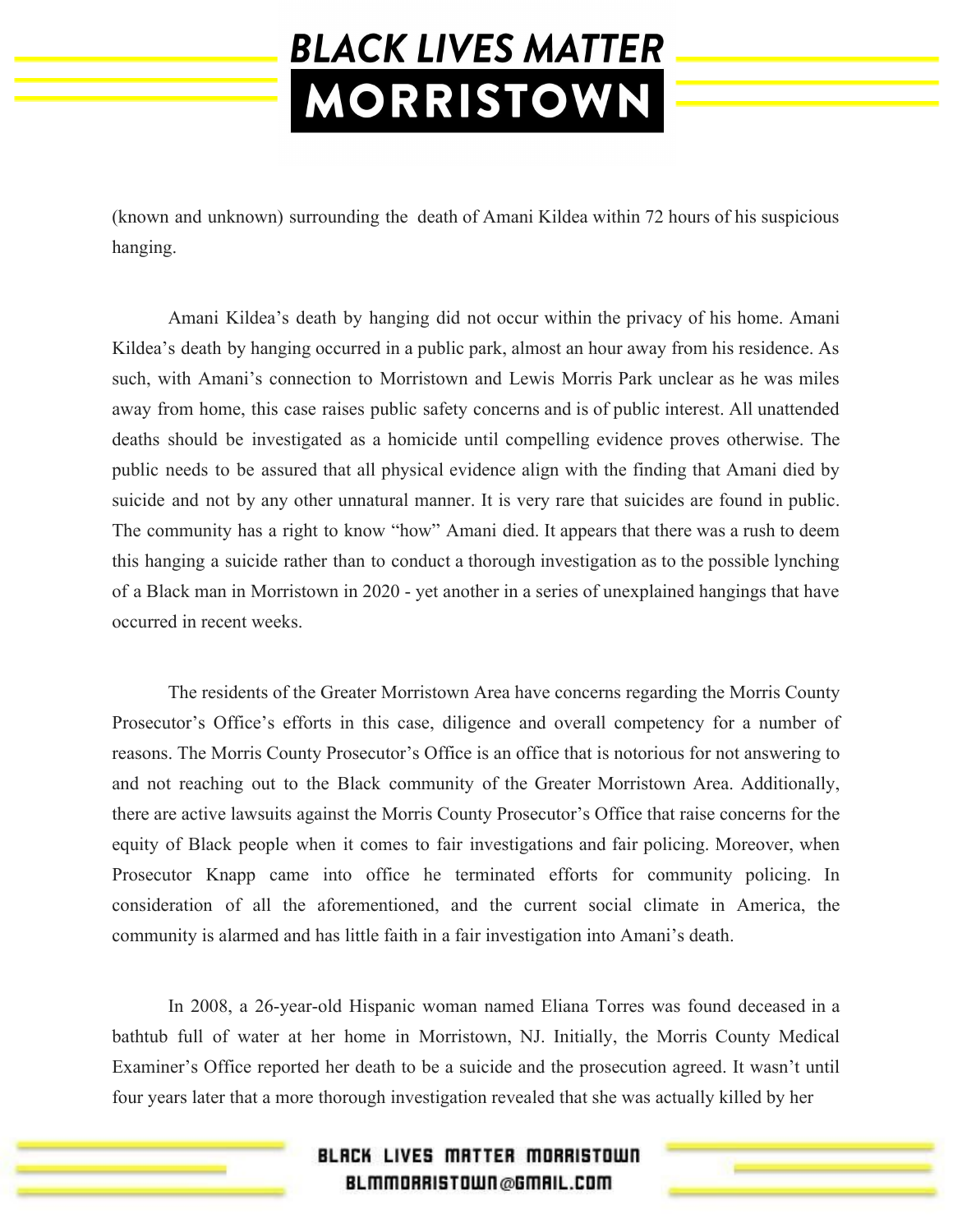husband, Kleber Cordova, in front of their 8-year-old daughter. He was convicted of murder, endangering the welfare of a child, tampering with evidence and hindering apprehension in 2012. We do not want it to take years for the truth of what happened Amani to surface due to a lackadaisical investigation and community concerns being treated with indifference.

The historical seasons have changed, and once again, America's trees are bearing strange and bitter fruit - dead Black bodies. In our country's racist history, when a Black person was hung in public, it was to send a message. The racist history of this country, and in Morristown, cannot be ignored when investigating and addressing Amani's death. These incidents are happening at a time of nationwide racial upheaval - when people are already on edge and suspicious about police accounts of their encounters with Black people. Tree hangings evoke traumatic memories of America's grisly history of unpunished lynchings of thousands of Black adults and children. It is quite difficult for many Black folks to believe that Black people are hanging themselves by the neck, in public, from trees, while the fire of racial politics continues to blaze.

We are in a moment with parallels to the era of lynching that should cause us great suspicion of any rush to label the cases as a suicide. During the lynching era, it was not uncommon for the deaths of Black men to be ruled as suicides to cover up murders by white mobs and police officers. The trend of declaring Black lynchings to be suicides stretches back to the 1930s. One of the first ways that lynchers and police who murdered blacks got exonerated was through the coroner. These swift rulings would be a way for police officers to escape their obligation to investigate and do their job, to cover up for police officers they knew or community members they wanted to protect from prosecution.

On March 19, 1941, 19-year-old Felix Hall went missing from his barracks at Fort Benning, Georgia. His body was found hanging over a ravine in the woods on the military base. His hands and legs were tied behind his back with a wire and military officials said that his death was a suicide even thoug a military doctor who examined Hall's body within two weeks of when he was found said it was a homicide and put that on the death certificate. In another case, Ab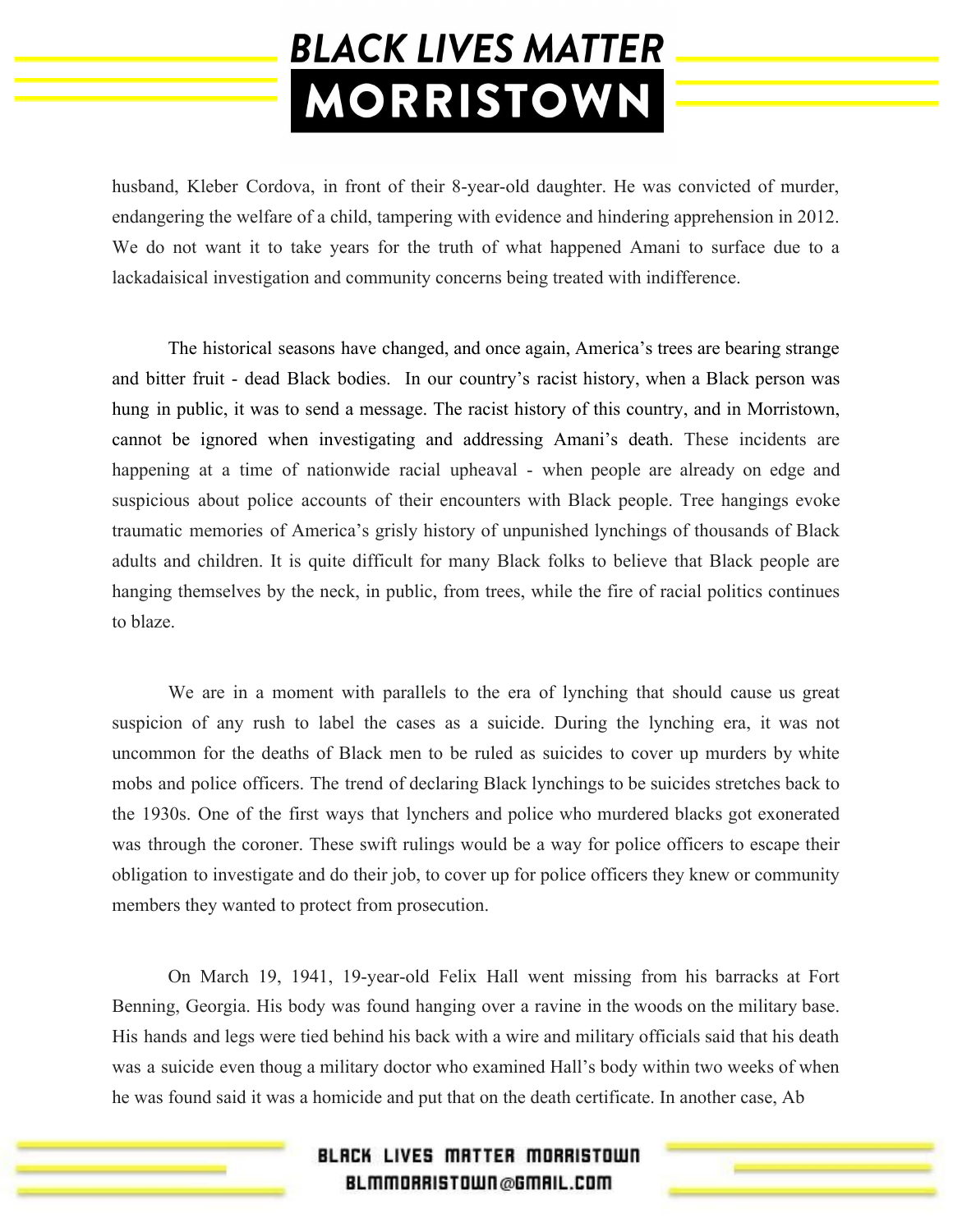Young, a farm laborer from Slayden, Mississippi was killed on March 12, 1935 after being accused of killing a state highway worker. He fled to Tennessee and was captured by a mob that dragged him back to Mississippi, where he was hung in a schoolyard, his body peppered with bullets. Though his lynching was advertised in advance, a reporter and photographer showed up to document the event and nearly 50 people were involved, a coroner's jury ruled that Young's death was a suicide. This, among many other reasons, is why the current death of Amani is unsettling - even though police and prosecutors say they're not suspicious of criminality.

We believe this case has been a miscall. We also fear that there is and will be a halfhearted, careless investigation with no transparency. While we understand that divulging too much information too early may taint an investigation, the community demands answers to the following questions:

- 1. How did Amani get to Lewis Morris County Park? Did he have a car? If so, where was his car parked or found? If not, did someone drive Amani? Did he Uber? If so, at what time did his ride leave him at the park?
- 2. Who was the last person to speak to Amani in person or through electronic medium? Did anyone know Amani's plans for Sunday, June 28, 2020?
- 3. Was Amani in the process of outing yet another pedophile before he died/was killed?
- 4. Were all 30+ of the previously exposed pedophiles questioned and were their alibis vetted before ruling Amani's death a suicide?
- 5. What was Amani's connection to the Greater Morristown Area, if any? What was Amani's connection to Lewis Morris Park, if any? Why was Amani going to Lewis Morris Park, if known?
- 6. What was Amani hanging from? What was Amani hangin on? How was the object tied that was used to hang Amani? How high was Amani hanging off the ground? If Amani died by suicide, did he climb the tree and then jump? If so, are his internal and external injuries consistent with this finding? If Amani died by suicide did he have a device such as a stool or ladder that allowed him to climb that he possibly kicked out of the way to die by hanging? If so, where is the physical evidence to support this? Were there any foot prints or other physical evidence pointing to additional individuals where Amani was found?